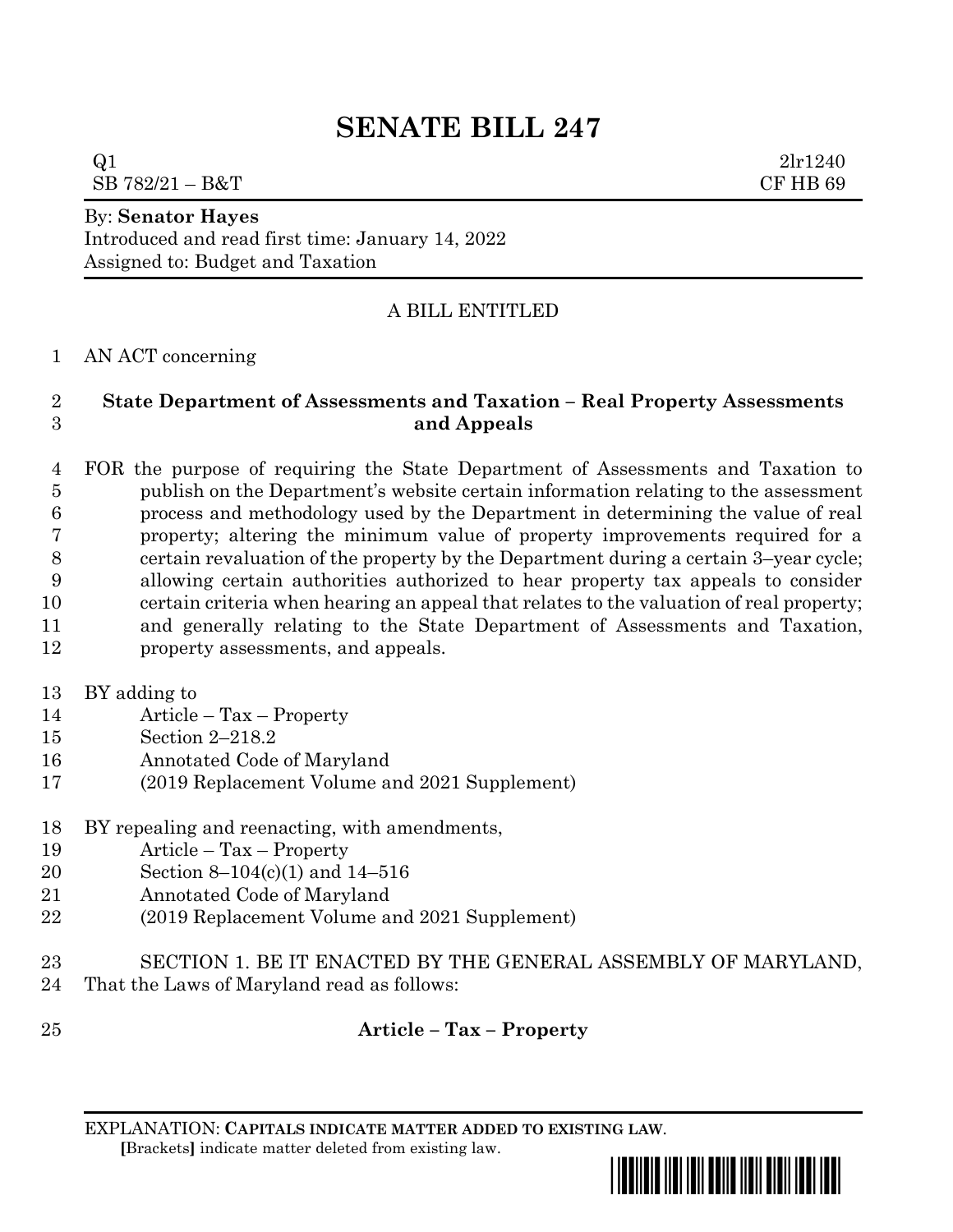|                      | $\overline{2}$<br><b>SENATE BILL 247</b>                                                                                                                                                                                           |  |  |
|----------------------|------------------------------------------------------------------------------------------------------------------------------------------------------------------------------------------------------------------------------------|--|--|
| 1                    | $2 - 218.2.$                                                                                                                                                                                                                       |  |  |
| $\overline{2}$<br>3  | THE DEPARTMENT SHALL PUBLISH ON THE DEPARTMENT'S WEBSITE A PLAIN<br>LANGUAGE DESCRIPTION OF THE FOLLOWING:                                                                                                                         |  |  |
| 4<br>$\overline{5}$  | (1)<br><b>THE</b><br>METHODOLOGY APPLIED<br><b>THE</b><br>IN<br><b>VALUATION</b><br><b>AND</b><br><b>ASSESSMENT PROCESS;</b>                                                                                                       |  |  |
| $6\phantom{.}6$<br>7 | (2)<br>ANY ADJUSTMENTS IN VALUE THAT AN ASSESSOR IS AUTHORIZED<br>TO MAKE;                                                                                                                                                         |  |  |
| 8<br>9               | (3)<br>THE CRITERIA USED TO DETERMINE THE DEPRECIATION VALUE<br>OF REAL PROPERTY;                                                                                                                                                  |  |  |
| 10<br>11             | (4)<br>THE CIRCUMSTANCES UNDER WHICH THE DEPARTMENT IS<br>REQUIRED TO REVALUE REAL PROPERTY IN ANY YEAR OF A 3-YEAR CYCLE; AND                                                                                                     |  |  |
| 12<br>13             | (5)<br>ANY OTHER FACTORS RELEVANT TO THE VALUATION OF REAL<br>PROPERTY BY THE DEPARTMENT.                                                                                                                                          |  |  |
| 14                   | $8 - 104.$                                                                                                                                                                                                                         |  |  |
| 15<br>16             | In any year of a 3-year cycle, real property shall be revalued if any of<br>(1)<br>$\left( \mathrm{c}\right)$<br>the factors listed below causes a change in the value of the real property:                                       |  |  |
| 17<br>18             | the zoning classification is changed at the initiative of the owner<br>(i)<br>or anyone having an interest in the property;                                                                                                        |  |  |
| 19                   | (ii)<br>a change in use or character occurs;                                                                                                                                                                                       |  |  |
| 20<br>21             | substantially completed improvements OR RENOVATIONS are<br>(iii)<br>made which add at least [\$100,000] \$50,000 in value to the property;                                                                                         |  |  |
| 22<br>23             | an error in calculation or measurement of the real property<br>(iv)<br>caused the value to be erroneous;                                                                                                                           |  |  |
| 24<br>$25\,$         | (v)<br>a residential use assessment is terminated pursuant to $\S 8-226$<br>of this title; or                                                                                                                                      |  |  |
| 26<br>$27\,$<br>28   | a subdivision occurs. For purposes of this subsection,<br>(vi)<br>"subdivision" means the division of real property into 2 or more parcels by subdivision plat,<br>condominium plat, time-share, metes and bounds, or other means. |  |  |
| 29                   | $14 - 516.$                                                                                                                                                                                                                        |  |  |